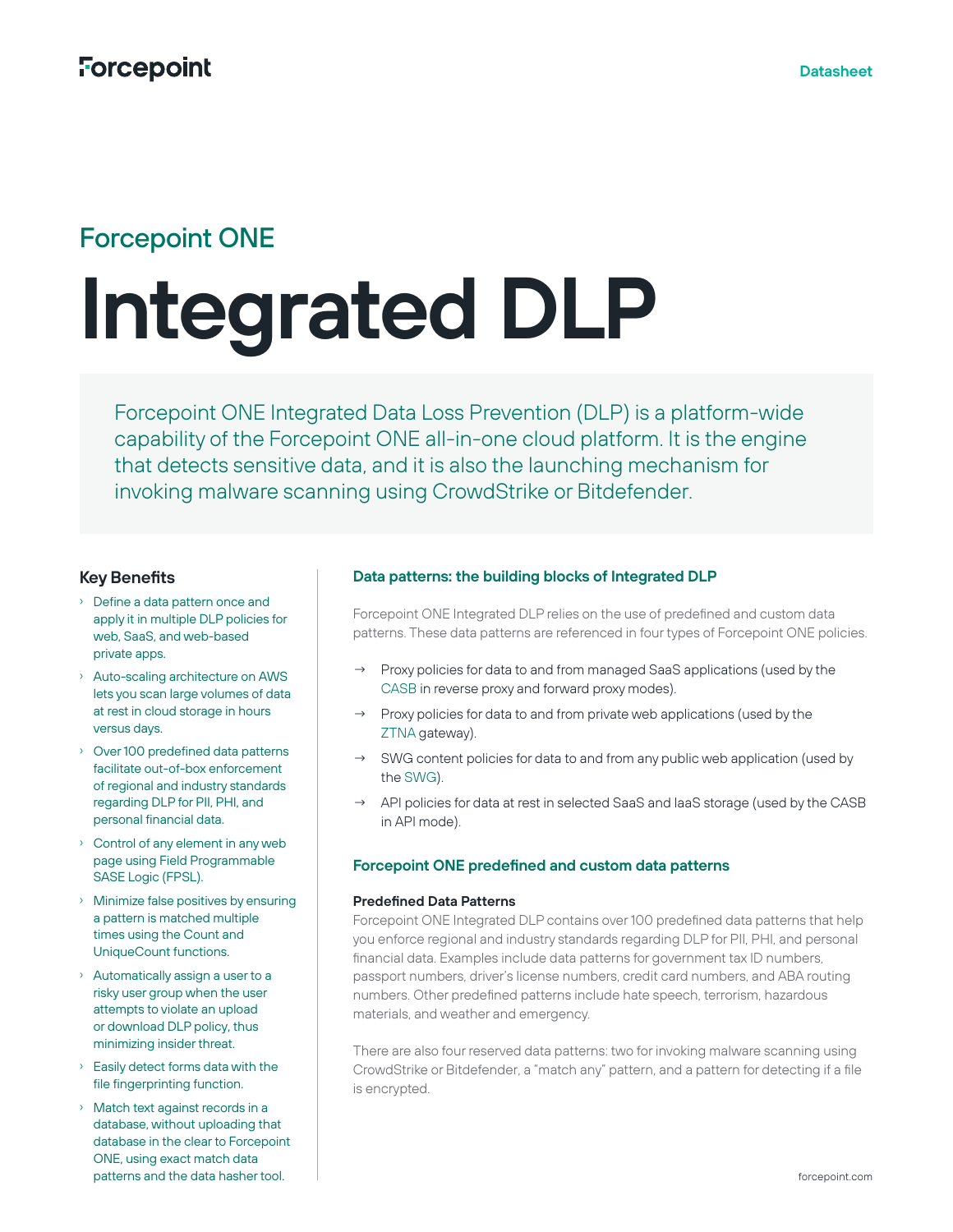#### **Simple Data Patterns**

Simple data patterns let you match text against a list of keywords, followed by a list of regular expressions, with a parameter for specifying character count proximity between the keyword and the evaluated regular expression. This is done through the Match Criteria tab as shown in the figure below.



**Figure 1:** Match Criteria tab for a simple data pattern showing keywords, proximity, and regular expressions.

From the General tab of the simple data pattern, you can specify inclusion of text within 20 characters of the matched pattern in the event log for the match.



**Figure 2:** General tab for a simple data pattern showing the ability to capture contextual data.

From the Test Pattern tab of any data pattern, the administrator can test the data pattern against a text string or a file from the Test Pattern tab. Simply select either the Test Content or FIle radio button, select the file or enter the text, as appropriate, and click the Test button. In the example below, a data pattern for matching US social security numbers is tested against a matching text string.

| DLP Pattern <sup>®</sup> |                                                                 | ú.           |
|--------------------------|-----------------------------------------------------------------|--------------|
| General                  | <b>Match Criteria</b><br><b>Test Pattern</b>                    |              |
| Data<br>Pattern          | PII SSN                                                         |              |
| Test<br>Against          | $\bullet$ Test Content $\circ$ File                             |              |
| Text                     | ssn 109-55-1212                                                 |              |
| Result                   | ssn 109-55-1212                                                 |              |
|                          | Matches: Include Criteria Overlapping Criteria Exclude Criteria |              |
| Test                     | Verdict: O Successful Pattern Match                             |              |
|                          |                                                                 |              |
|                          |                                                                 | Ok<br>Cancel |

**Figure 3:** Test Pattern tab for a simple data pattern showing the result of a text entry test.

#### **Advanced Data Patterns**

Advanced data patterns let you logically combine the results of simple data patterns and other advanced data patterns into a single data pattern. Primitives that may be used in expressions are:

- → **Pattern counting functions:** Count and UniqueCount
- → **Arithmetic operators:** +, -, \*
- → **Relational operators:** ==, !=, <, >, <=, >=
- → **Logical operators:** and, or, not
- → **Conditional operators:** if, else
- → **Other functions:** max, min

| General                             | Match Criteria | <b>Test Pattern</b>                                                                  |  |
|-------------------------------------|----------------|--------------------------------------------------------------------------------------|--|
| Expression<br>$\boldsymbol{\Theta}$ |                | (count("PCI Credit-Card Types") >= 1 and countunique("PCI Credit-Card Digits") >= 5) |  |
|                                     |                |                                                                                      |  |

**Figure 4:** Match Criteria tab for an advanced data pattern.

In the above example, the Count and UniqueCount functions help minimize false positive results.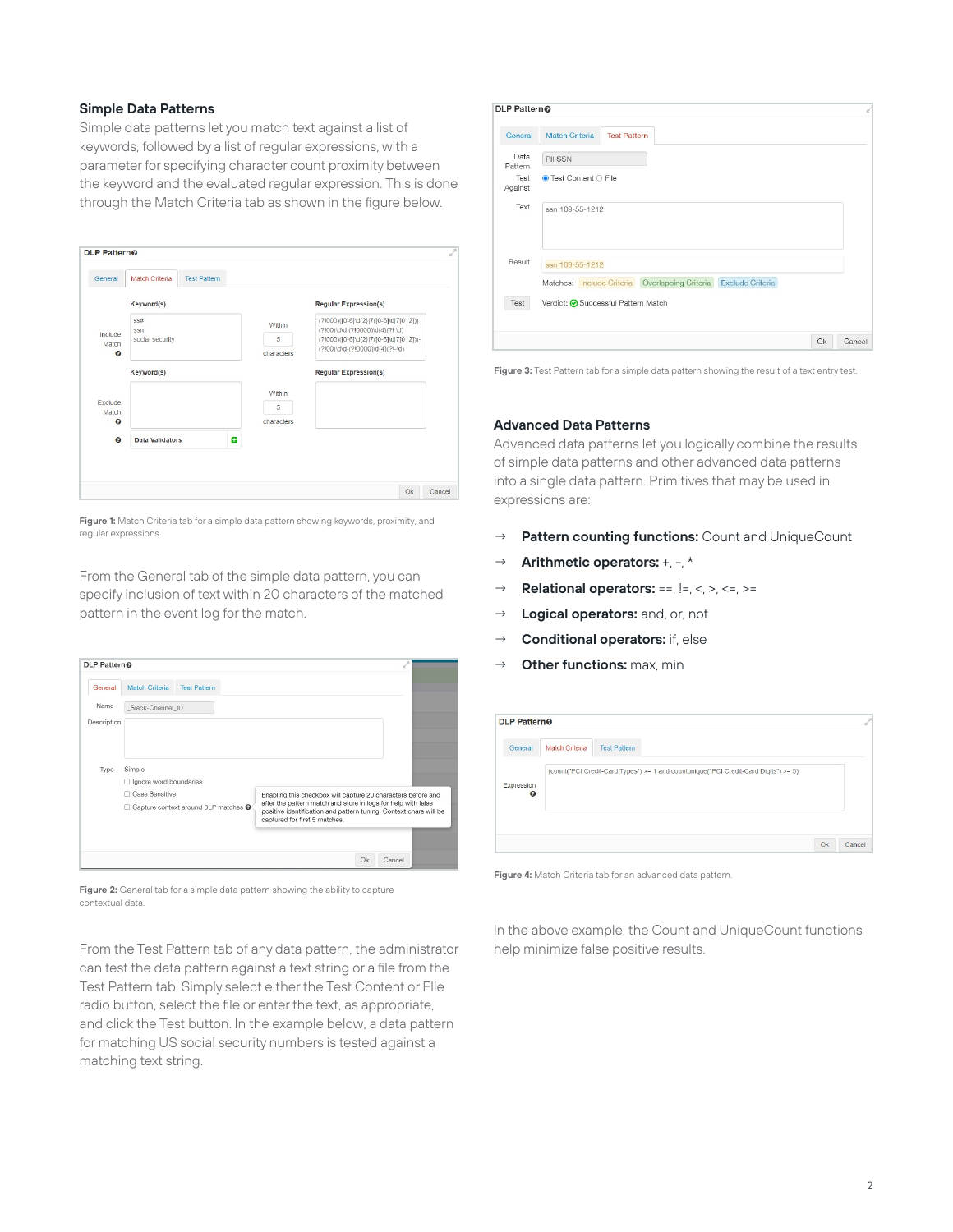Advanced data patterns support the use of three in-pattern actions: AssignToGroup, CreateCopy, and Justify.

- AssignToGroup will assign the user that triggered the match to be added to the specified Forcepoint ONE user group when that data pattern is used in an upload or download DLP policy.
- CreateCopy will create a copy of the file that triggered the match and upload it to the specified cloud storage provider, login email, and directory path when that data pattern is used in an upload or download DLP policy.
- Justify causes a pop-up dialog box to appear when the pattern matches and is used in an upload DLP policy. The user would then have to add some text explaining the reason for the upload and click OK before the upload is allowed.

Finally, advanced data patterns also support the use of LUA scripting for Forcepoint ONE Field Programmable SASE Logic (FPSL). This lets you create a data pattern that matches text in any field of any HTTP/S request method for granular control of any element in any web page. See the [Forcepoint ONE Top](https://www.forcepoint.com/resources/brochures/forcepoint-one-top-unique-technologies)  [Unique Technologies](https://www.forcepoint.com/resources/brochures/forcepoint-one-top-unique-technologies) brochure for more on FPSL.

#### **Exact Match Data Patterns**

Exact match data patterns let you match text against records in a database without storing the database contents unencrypted in Forcepoint ONE's infrastructure. Simply download the data hasher tool, run the tool against the csv file containing the database records, then upload that hashed version of the csv file to Forcepoint ONE. When an exact match pattern is applied in a DLP policy, Forcepoint ONE uses the same hash code used to create the hashed version of the csv file to create hashed versions of each text field being examined. Thus, Forcepoint ONE can detect if sensitive data from the database is being leaked without every seeing that data in the clear. This ensures data privacy for the Forcepoint ONE tenant.

The exact match data pattern lets the administrator specify whether is match is triggered by any "x" columns of a row matching the examined text, or a list of specific columns that must match, or any logical combination of the above.

| DLP Pattern <sup>®</sup> |                                                                                |                     |   |                                                                  |    |        |
|--------------------------|--------------------------------------------------------------------------------|---------------------|---|------------------------------------------------------------------|----|--------|
| General                  | <b>Match Criteria</b>                                                          | <b>Test Pattern</b> |   |                                                                  |    |        |
| Column<br>Names<br>◵     | Record ID, SSN, Tax ID, Other Example, Et<br>Download Data Hasher <sup>O</sup> |                     |   | Last upload (UTC) -<br>Records uploaded -<br>Records processed - |    |        |
|                          | Hashed CSV File Choose File No file chosen                                     |                     |   |                                                                  |    |        |
|                          | Match Pattern  ightarrow Simple  Custom                                        |                     |   |                                                                  |    |        |
|                          | Exact match incident is registered if at least 1                               |                     | Y | column(s) match                                                  |    |        |
|                          | Click Ok for changes to take effect.                                           |                     |   |                                                                  |    |        |
|                          |                                                                                |                     |   |                                                                  |    |        |
|                          |                                                                                |                     |   |                                                                  | Ok | Cancel |

**Figure 5:** Match Criteria tab for an exact match data pattern.

#### **File Fingerprinting Data Patterns**

File fingerprinting data patterns let you match text in a document that is "x" percent similar to a single target document or a group of target documents. Simply copy all of the target documents to a common folder on your PC, download the zip file containing the Windows and Linux file fingerprinting scripts, execute the appropriate script on your PC against the file folder of the target file or files, and finally, upload the resulting fingerprint signature file to Forcepoint ONE. When a file fingerprinting match pattern is applied in a DLP policy, Forcepoint ONE records a match if the scanned file is at least "x" percent similar to any of the target files.

| <b>DLP PatternO</b> |                                                                                                                                                                                          |              |
|---------------------|------------------------------------------------------------------------------------------------------------------------------------------------------------------------------------------|--------------|
| General             | Match Criteria<br><b>Test Pattern</b>                                                                                                                                                    |              |
| Method              | Download File Fingerprinter <sup>O</sup><br>Fingerprint Signatures Choose File No file chosen<br>Match if confidence score is 80% v<br>or higher<br>Click Ok for changes to take effect. |              |
|                     |                                                                                                                                                                                          | Ok<br>Cancel |

**Figure 6:** Match Criteria tab for a file fingerprinting data pattern.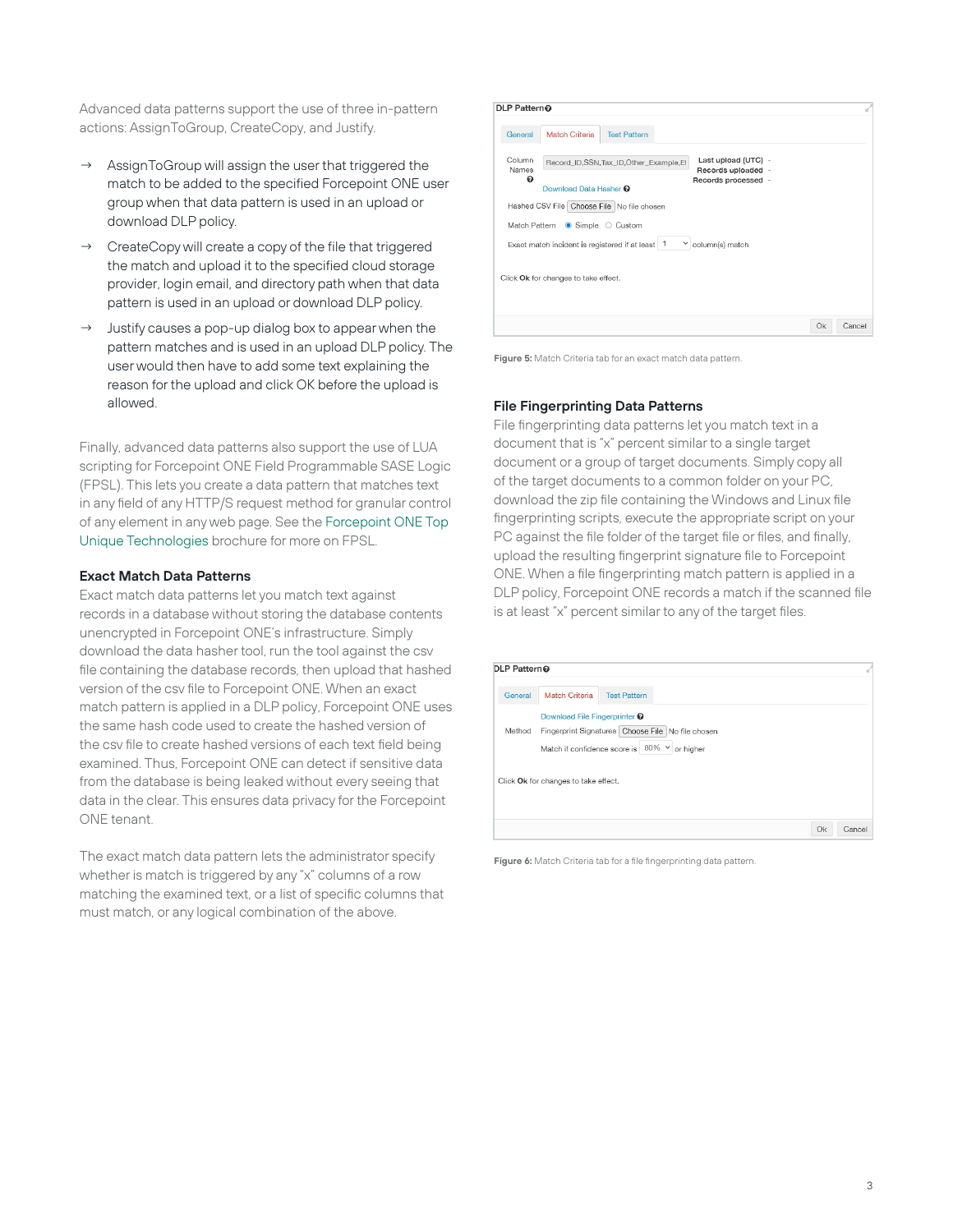#### **File MIME Type Data Patterns**

File MIME type data patterns let you match against the MIME type of a file. Forcepoint ONE can distinguish hundreds of MIME types, including text, Microsoft Office, Open/Libre Office, PDF, HTML, Zip, Gzip, and executables.

| <b>DLP Pattern®</b> |                |                     | v |
|---------------------|----------------|---------------------|---|
| General             | Match Criteria | <b>Test Pattern</b> |   |
| Mime Type           |                | application/msword  |   |
|                     | $\bullet$      |                     |   |

**Figure 7:** Match Criteria tab for a MIME type data pattern.

#### **File Size Data Patterns**

File size data patterns let you determine if a scanned file is greater than or equal to a specified size. These data patterns can only be used in CASB API policies.

|         | <b>DLP Pattern®</b>      |                     |                |    |        |
|---------|--------------------------|---------------------|----------------|----|--------|
| General | <b>Match Criteria</b>    | <b>Test Pattern</b> |                |    |        |
|         | Greater than or equal to | 50                  | M <sub>1</sub> |    |        |
|         |                          |                     | KB             |    |        |
|         |                          |                     | <b>MB</b>      |    |        |
|         |                          |                     | <b>GB</b>      | Ok | Cancel |

**Figure 8:** Match Criteria tab for a MIME type data pattern.

#### **File Metadata Data Patterns**

File metadata data patterns let you match against file metadata. This can be any file metadata including Azure Information Protection (AIP) sensitivity labels. As shown in figure 9, the file metadata data pattern Match Criteria tab lets you first upload a sample file to extract the names of all metadata tags in the document (callout 1).



**Figure 9:** Match Criteria tab for a file metadata data pattern.

From this information, you can click on a metadata tag name to have it automatically populate the property name field (callout 2). Then, simply add the text sting to match against in the property value field. A file metadata patch pattern can be used to match against the value of an AIP sensitivity label, as an example.

#### **Conclusion**

Forcepoint ONE Integrated DLP provides a library of many predefined match patterns for common use cases and allows creation of several types of custom data patterns for various needs, all while allowing these data patterns to be applied to data at rest in the cloud, data in motion between users and managed SaaS applications, and data in motion between users and any website.